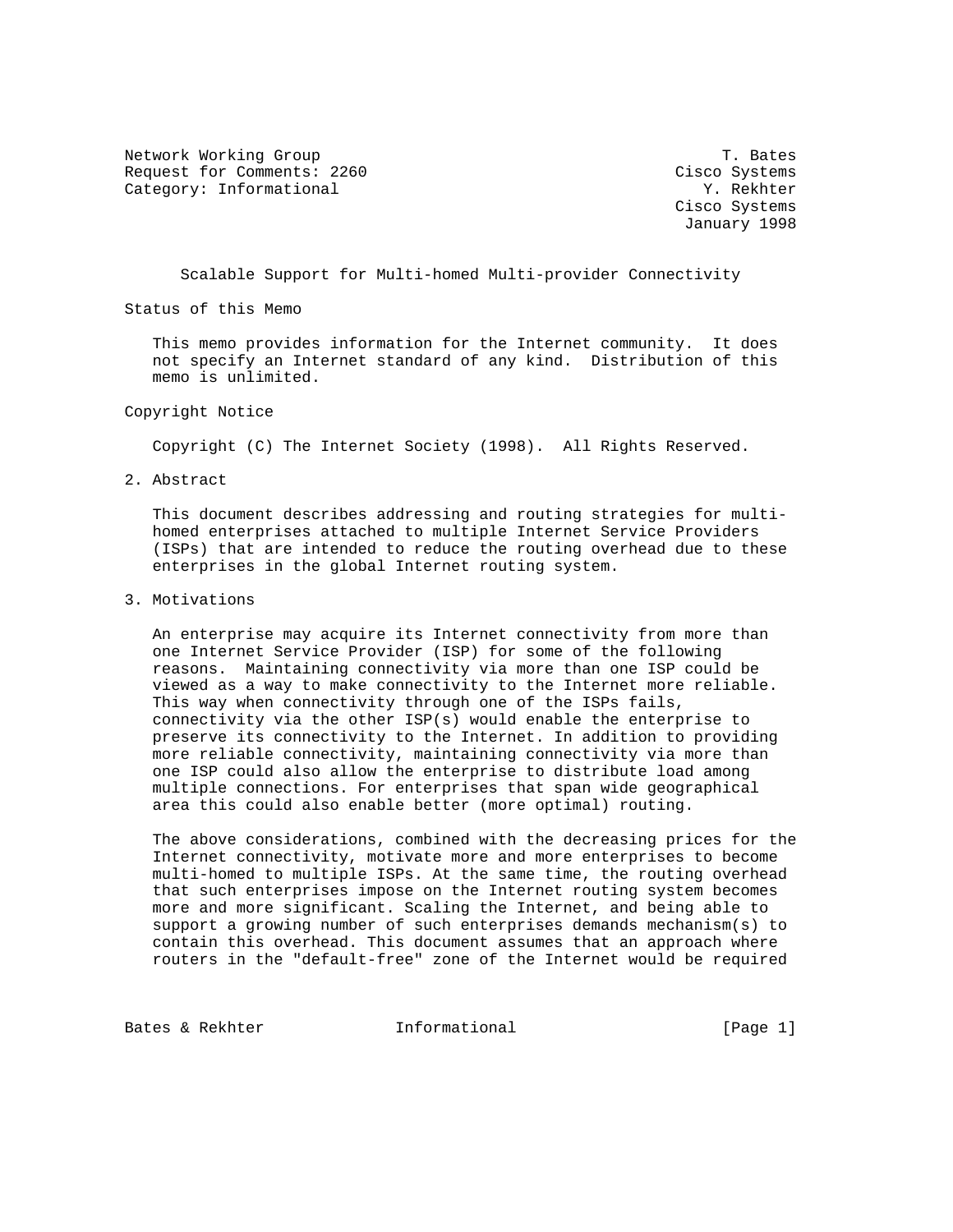to maintain a route for every multi-homed enterprise that is connected to multiple ISPs does not provide an adequate scaling. Moreover, given the nature of the Internet, this document assumes that any approach to handle routing for such enterprises should minimize the amount of coordination among ISPs, and especially the ISPs that are not directly connected to these enterprises.

 There is a difference of opinions on whether the driving factors behind multi-homing to multiple ISPs could be adequately addressed by multi-homing just to a single ISP, which would in turn eliminate the negative impact of multi-homing on the Internet routing system. Discussion of this topic is beyond the scope of this document.

 The focus of this document is on the routing and addressing strategies that could reduce the routing overhead due to multi-homed enterprises connected to multiple ISPs in the Internet routing system.

 The strategies described in this document are equally applicable to both IPv4 and IPv6.

4. Address allocation and assignment

 A multi-homed enterprise connected to a set of ISPs would be allocated a block of addresses (address prefix) by each of these ISPs (an enterprise connected to N ISPs would get N different blocks). The address allocation from the ISPs to the enterprise would be based on the "address-lending" policy [RFC2008]. The allocated addresses then would be used for address assignment within the enterprise.

 One possible address assignment plan that the enterprise could employ is to use the topological proximity of a node (host) to a particular ISP (to the interconnect between the enterprise and the ISP) as a criteria for selecting which of the address prefixes to use for address assignment to the node. A particular node (host) may be assigned address(es) out of a single prefix, or may have addresses from different prefixes.

5. Routing information exchange

 The issue of routing information exchange between an enterprise and its ISPs is decomposed into the following components:

 a) reachability information that an enterprise border router advertises to a border router within an ISP

 b) reachability information that a border router within an ISP advertises to an enterprise border router

Bates & Rekhter **Informational** [Page 2]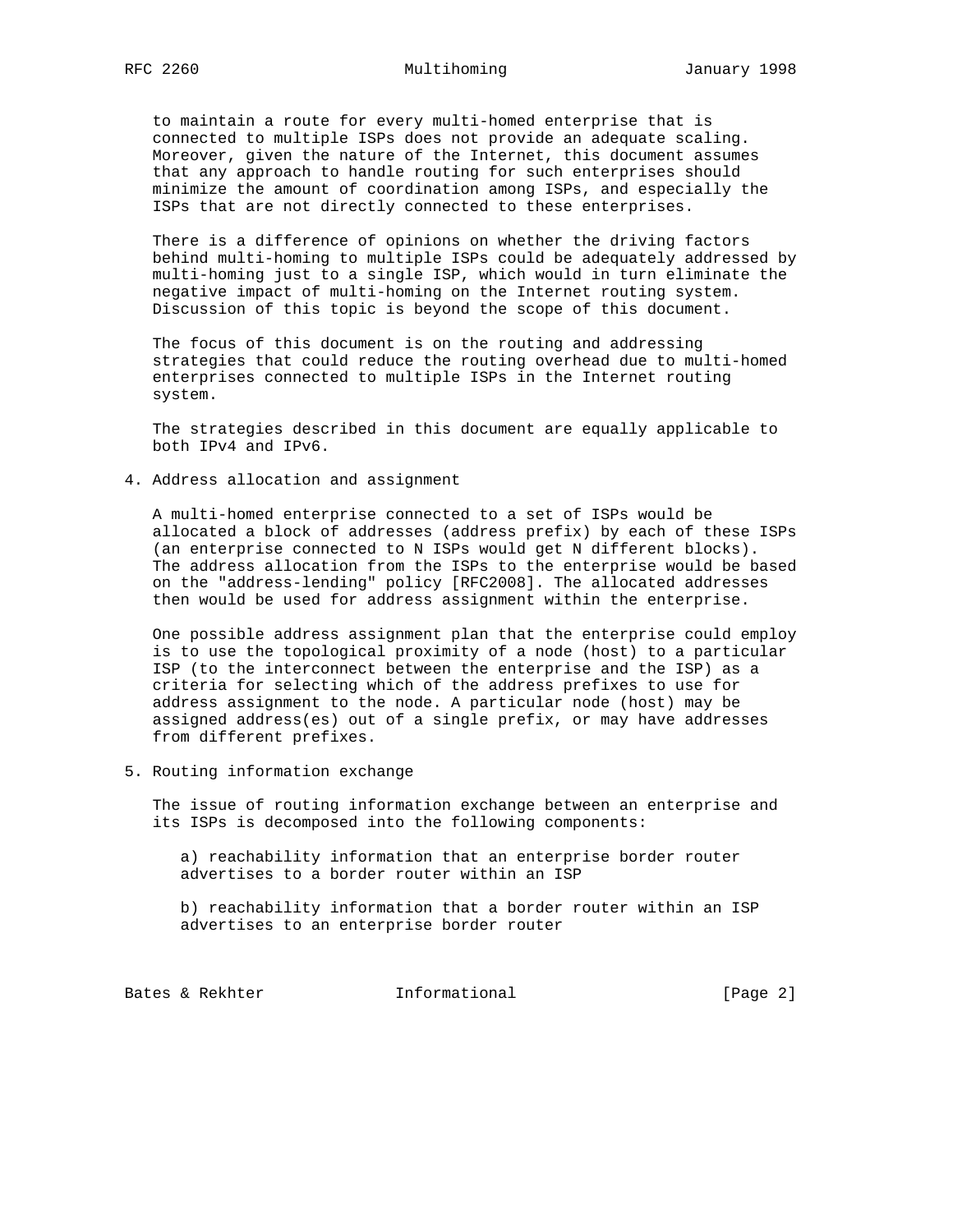The primary focus of this document is on  $(a)$ ; (b) is covered only as needed by this document.

5.1. Advertising reachability information by enterprise border routers

 When an enterprise border router connected to a particular ISP determines that the connectivity between the enterprise and the Internet is up through all of its ISPs, the router advertises (to the border router of that ISP) reachability to only the address prefix that the ISP allocated to the enterprise. This way in a steady state routes injected by the enterprise into its ISPs are aggregated by these ISPs, and are not propagated into the "default-free" zone of the Internet.

 When an enterprise border router connected to a particular ISP detemrines that the connectivity between the enterprise and the Internet through one or more of its other ISPs is down, the router starts advertising reachability to the address prefixes that was allocated by these ISPs to the enterprise. This would result in injecting additional routing information into the "default-free" zone of the Internet. However, one could observe that the probability of all multi-homed enterprises in the Internet concurrently losing connectivity to the Internet through one or more of their ISPs is fairly small. Thus on average the number of additional routes in the "default-free" zone of the Internet due to multi-homed enterprises is expected to be a small fraction of the total number of such enterprises.

 The approach described above is predicated on the assumption that an enterprise border router has a mechanism(s) by which it could determine (a) whether the connectivity to the Internet through some other border router of that enterprise is up or down, and (b) the address prefix that was allocated to the enterprise by the ISP connected to the other border router. One such possible mechanism could be provided by BGP [RFC1771]. In this case border routers within the enterprise would have an IBGP peering with each other. Whenever one border router determines that the intersection between the set of reachable destinations it receives via its EBGP (from its directly connected ISP) peerings and the set of reachable destinations it receives from another border router (in the same enterprise) via IBGP is empty, the border router would start advertising to its external peer reachability to the address prefix that was allocated to the enterprise by the ISP connected to the other border router. The other border router would advertise (via IBGP) the address prefix that was allocated to the enterprise by the ISP connected to that router. This approach is known as "auto route injection".

Bates & Rekhter **Informational** [Page 3]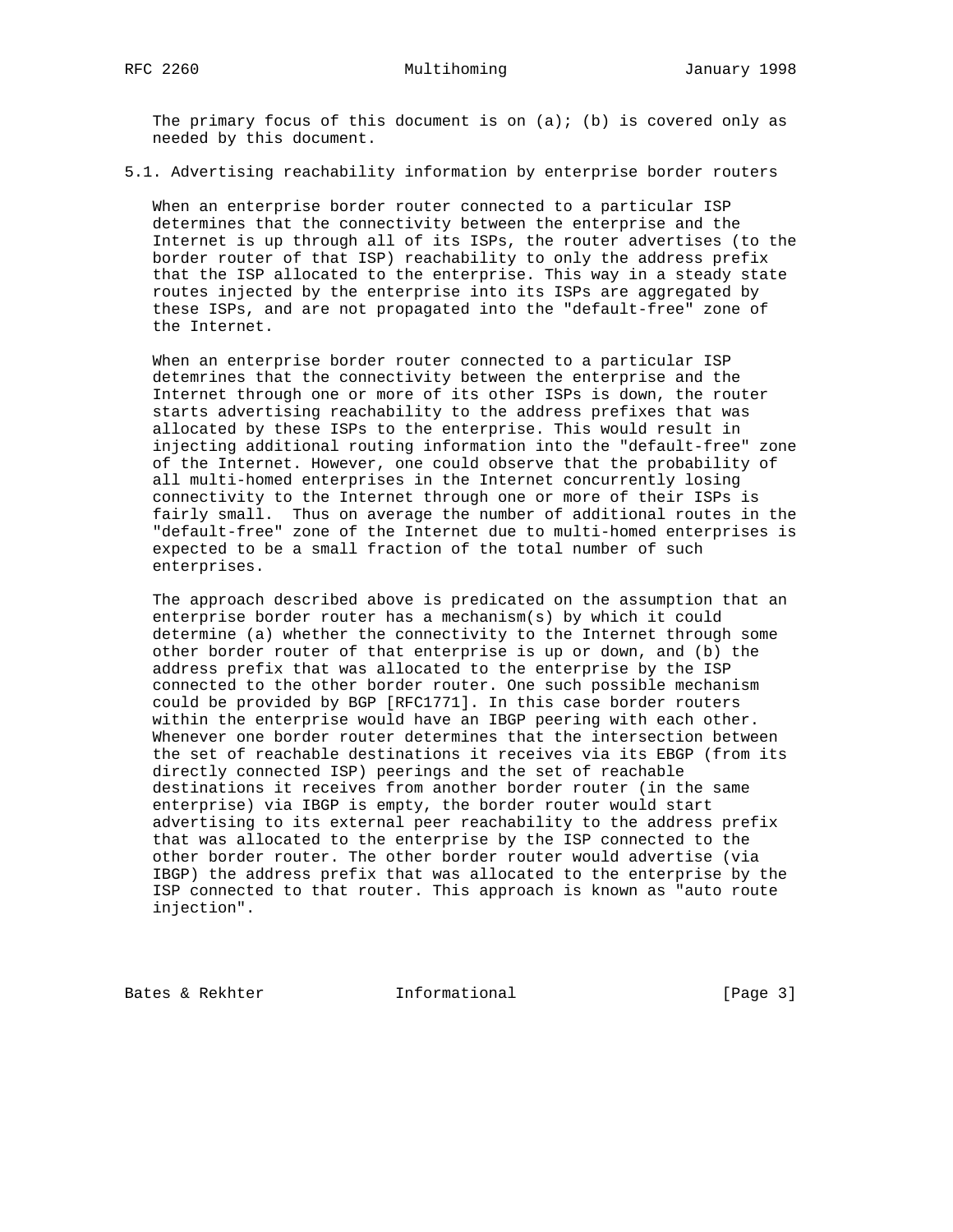As an illustration consider an enterprise connected to two ISPs, ISP-A and ISP-B. Denote the enterprise border router that connects the enterprise to ISP-A as BR-A; denote the enterprise border router that connects the enterprise to ISP-B as BR-B. Denote the address prefix that ISP-A allocated to the enterprise as Pref-A; denote the address prefix that ISP-B allocated to the enterprise as Pref-B. When the set of routes BR-A receives from ISP-A (via EBGP) has a non-empty intersection with the set of routes BR-A receives from BR-B (via IBGP), BR-A advertises to ISP-A only the reachability to Pref-A. When the intersection becomes empty, BR-A would advertise to ISP-A reachability to both Pref-A and Pref-B. This would continue for as long as the intersection remains empty. Once the intersection becomes non-empty, BR-A would stop advertising reachability to Pref-B to ISP-A (but would still continue to advertise reachability to Pref-A to ISP-A). Figure 1 below describes this method graphically.



Figure 1: Reachability information advertised

 Although strictly an implementation detail, calculating the intersection could potentially be a costly operation for a large set of routes. An alternate solution to this is to make use of a selected single (or more) address prefix received from an ISP (the ISP's backbone route for example) and configure the enterprise border router to perform auto route injection if the selected prefix is not present via IBGP. Let's suppose ISP-B has a well known address prefix, ISP-Pref-B for its backbone. ISP-B advertises this to BR-B and BR-B in turn advertises this via IBGP to BR-A. If BR-A sees a withdraw for ISP-Pref-B it advertises Pref-B to ISP-A.

Bates & Rekhter **Informational** [Page 4]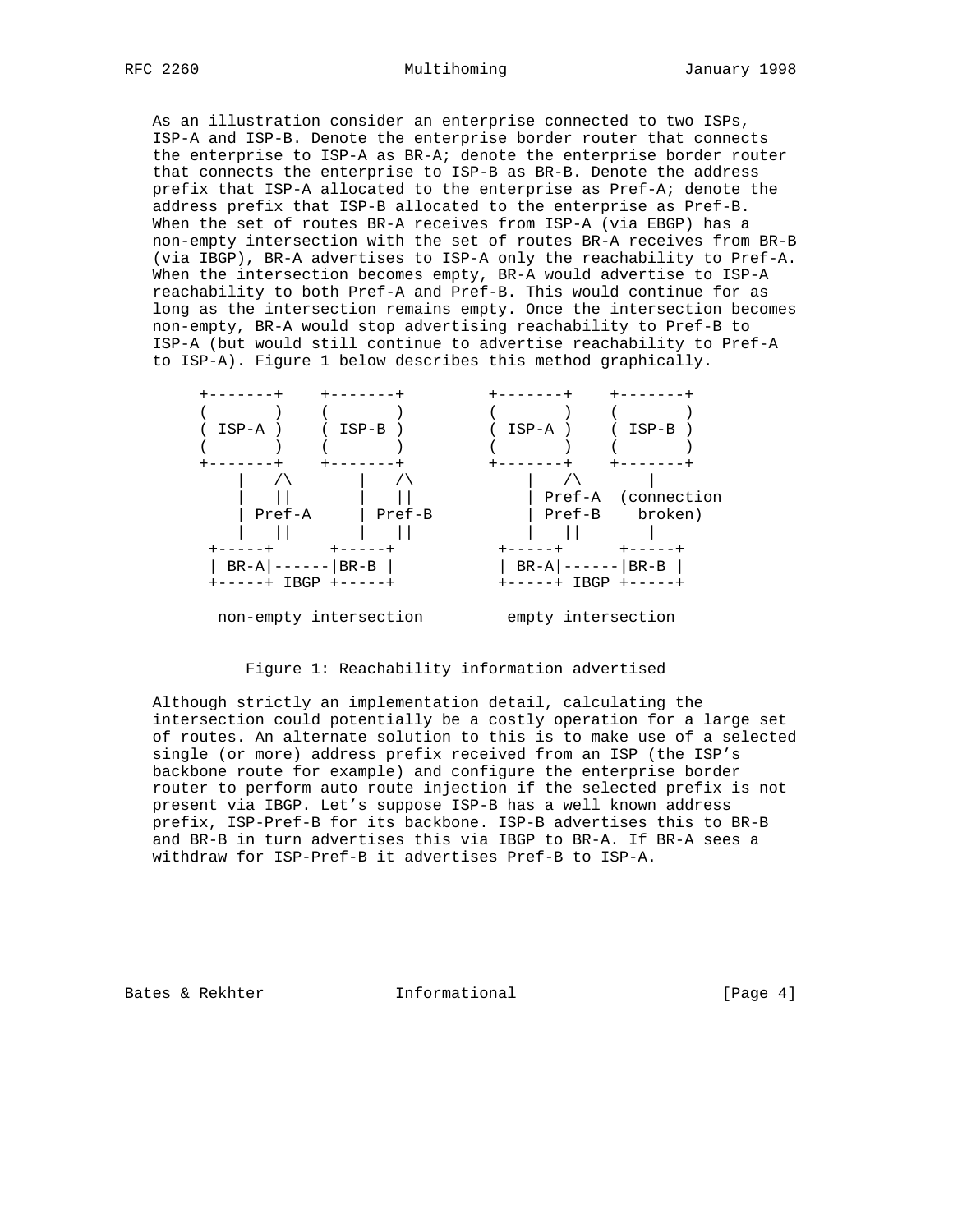The approach described in this section may produce less than the full Internet-wide connectivity in the presence of ISPs that filter out routes based on the length of their address prefixes. One could observe however, that this would be a problem regardless of how the enterprise would set up its routing and addressing.

## 5.2. Further improvements

 The approach described in the previous section allows to significantly reduce the routing overhead in the "default-free" zone of the Internet due to multi-homed enterprises. The approach described in this section allows to completely eliminate this overhead.

 An enterprise border router would maintain EBGP peering not just with the directly connected border router of an ISP, but with the border router(s) in one or more ISPs that have their border routers directly connected to the other border routers within the enterprise. We refer to such peering as "non-direct" EBGP.

 An ISP that maintains both direct and non-direct EBGP peering with a particular enterprise would advertise the same set of routes over both of these peerings. An enterprise border router that maintains either direct or non-direct peering with an ISP advertises to that ISP reachability to the address prefix that was allocated by that ISP to the enterprise. Within the ISP routes received over direct peering should be preferred over routes received over non-direct peering. Likewise, within the enterprise routes received over direct peering should be preferred over routes received over non-direct peering.

 Forwarding along a route received over non-direct peering should be accomplished via encapsulation [RFC1773].

 As an illustration consider an enterprise connected to two ISPs, ISP-A and ISP-B. Denote the enterprise border router that connects the enterprise to ISP-A as E-BR-A, and the ISP-A border router that is connected to E-BR-A as ISP-BR-A; denote the enterprise border router that connects the enterprise to ISP-B as E-BR-B, and the ISP-B border router that is connected to E-BR-B as ISP-BR-B. Denote the address prefix that ISP-A allocated to the enterprise as Pref-A; denote the address prefix that ISP-B allocated to the enterprise as Pref-B. E-BR-A maintains direct EBGP peering with ISP-BR-A and advertises reachability to Pref-A over that peering. E-BR-A also maintain a non-direct EBGP peering with ISP-BR-B and advertises reachability to Pref-B over that peering. E-BR-B maintains direct EBGP peering with ISP-BR-B, and advertises reachability to Pref-B over that peering. E-BR-B also maintains a non-direct EBGP peering

Bates & Rekhter **Informational** [Page 5]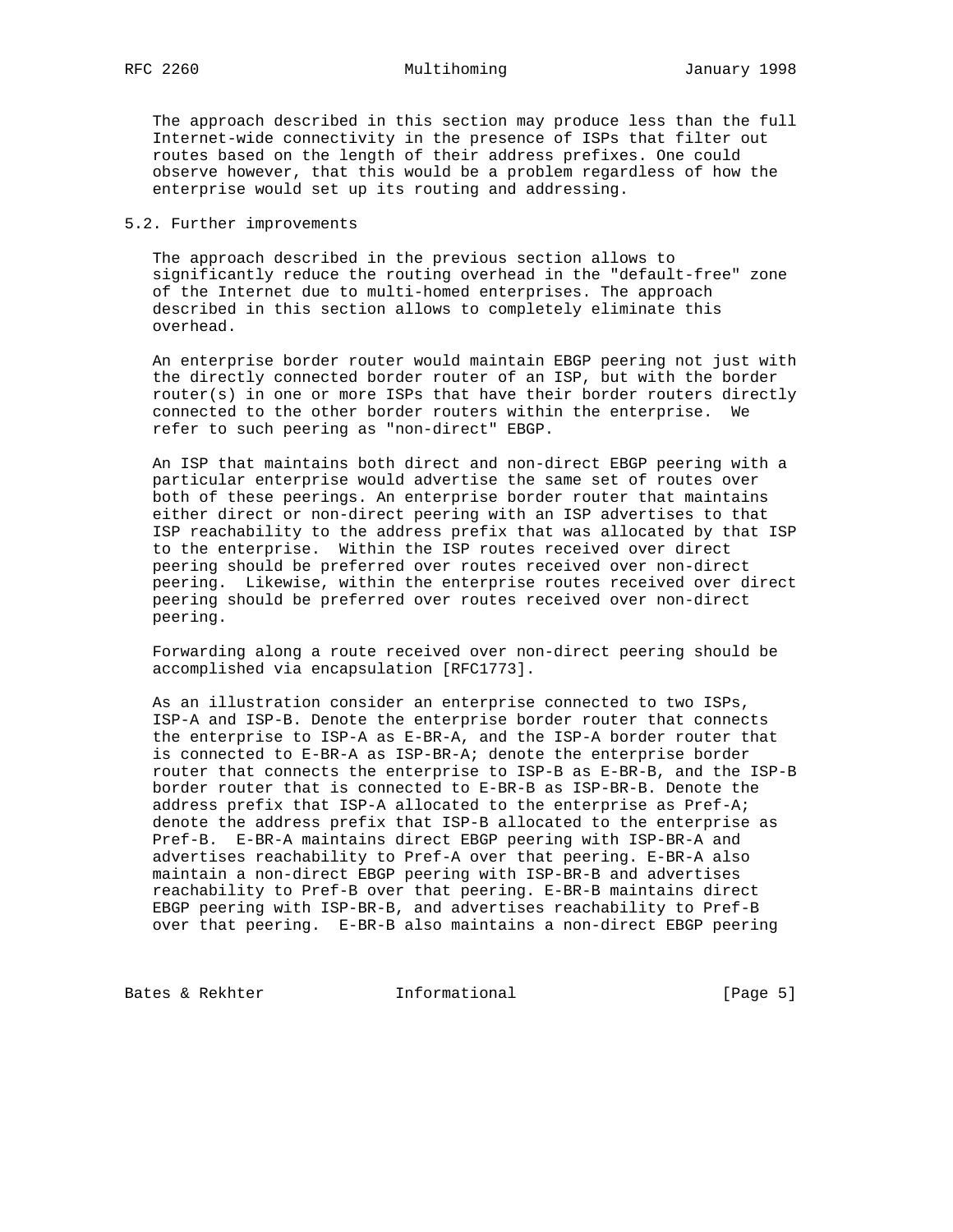with ISP-BR-A, and advertises reachability to Pref-A over that peering.

 When connectivity between the enterprise and both of its ISPs (ISP-A and ISP-B is up, traffic destined to hosts whose addresses were assigned out of Pref-A would flow through ISP-A to ISP-BR-A to E-BR- A, and then into the enterprise. Likewise, traffic destined to hosts whose addresses were assigned out of Pref-B would flow through ISP-B to ISP-BR-B to E-BR-B, and then into the enterprise. Now consider what would happen when connectivity between ISP-BR-B and E-BR-B goes down. In this case traffic to hosts whose addresses were assigned out of Pref-A would be handled as before. But traffic to hosts whose addresses were assigned out of Pref-B would flow through ISP-B to ISP-BR-B, ISP-BR-B would encapsulate this traffic and send it to E- BR-A, where the traffic will get decapsulated and then be sent into the enterprise. Figure 2 below describes this approach graphically.



Figure 2: Reachability information advertised via non-direct EBGP

 Observe that with this scheme there is no additional routing information due to multi-homed enterprises that has to be carried in the "default-free" zone of the Internet. In addition this scheme doesn't degrade in the presence of ISPs that filter out routes based on the length of their address prefixes.

 Note that the set of routers within an ISP that maintain non-direct peering with the border routers within an enterprise doesn't have to be restricted to the ISP's border routers that have direct peering

Bates & Rekhter **Informational** [Page 6]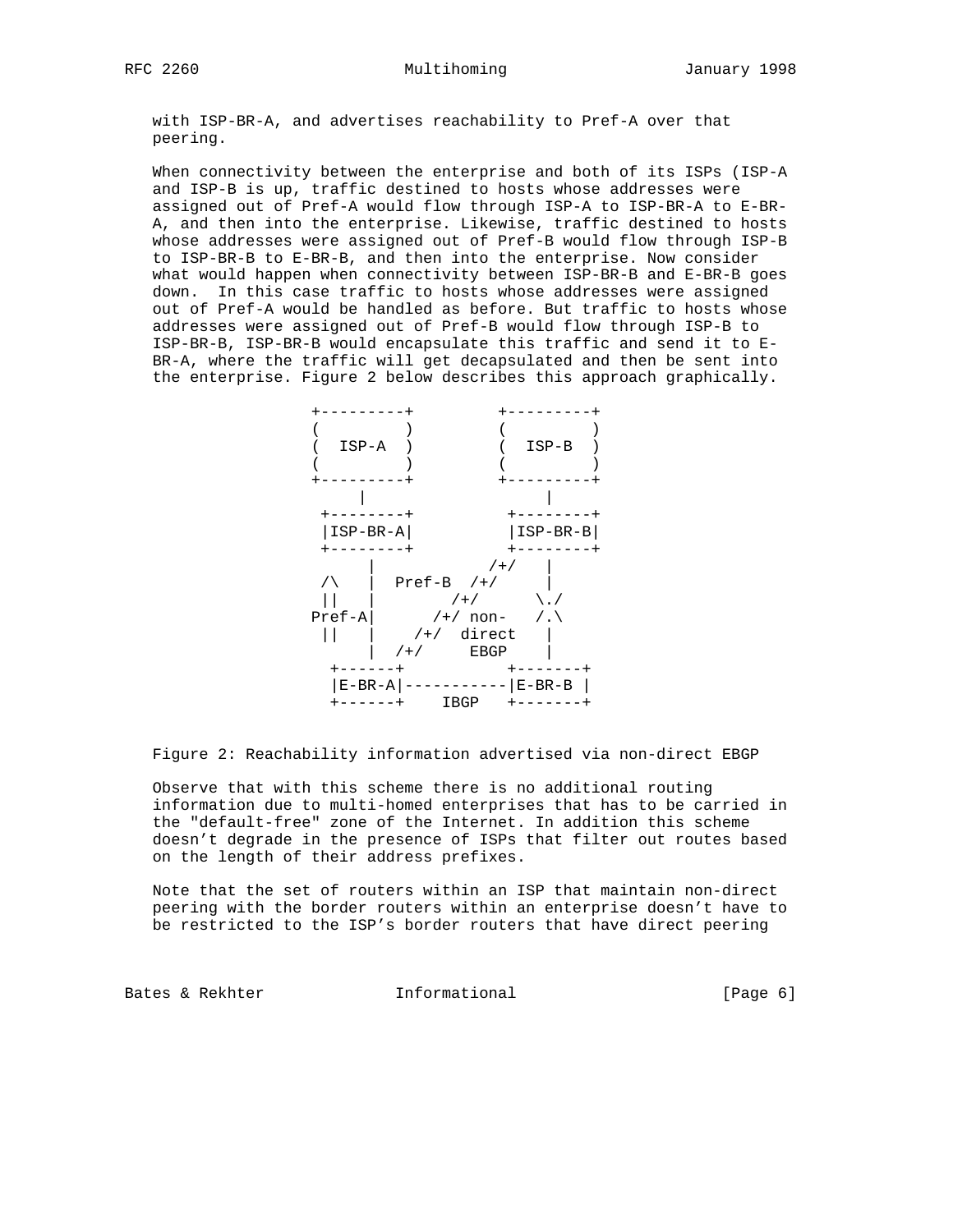with the enterprise's border routers. The non-direct peering could be maintained with any router within the ISP. Doing this could improve the overall robustness in the presence of failures within the ISP.

5.3. Combining the two

 One could observe that while the approach described in Section 5.2 allows to completely eliminate the routing overhead due to multi homed enterprises in the "default-free" zone of the Internet, it may result in a suboptimal routing in the presence of link failures. The sub-optimality could be reduced by combining the approach described in Section 5.2 with a slightly modified version of the approach described in Section 5.1. The modification consists of constraining the scope of propagation of additional routes that are advertised by an enterprise border router when the router detects problems with the Internet connectivity through its other border routers. A way to constrain the scope is by using the BGP Community attribute [RFC1997].

5.4. Better (more optimal) routing in steady state

 The approach described in this document assumes that in a steady state an enterprise border router would advertise to a directly connected ISP border router only the reachability to the address prefix that this ISP allocated to the enterprise. As a result, traffic originated by other enterprises connected to that ISP and destined to the parts of the enterprise numbered out of other address prefixes would not enter the enterprise at this border router, resulting in potentially suboptimal paths. To improve the situation the border router may (in steady state) advertise reachability not only to the address prefix that was allocated by the ISP that the router is directly connected to, but to the address prefixes allocated by some other ISPs (directly connected to some other border routers within the enterprise). Distribution of such advertisements should be carefully constrained, or otherwise this may result in significant additional routing information that would need to be maintained in the "default-free" part of the Internet. A way to constrain the distribution of such advertisements is by using the BGP Community attribute [RFC1997].

6. Comparison with other approaches

 CIDR [RFC1518] proposes several possible address allocation strategies for multi-homed enterprises that are connected to multiple ISPs. The following briefly reviews the alternatives being used today, and compares them with the approaches described above.

Bates & Rekhter **Informational** [Page 7]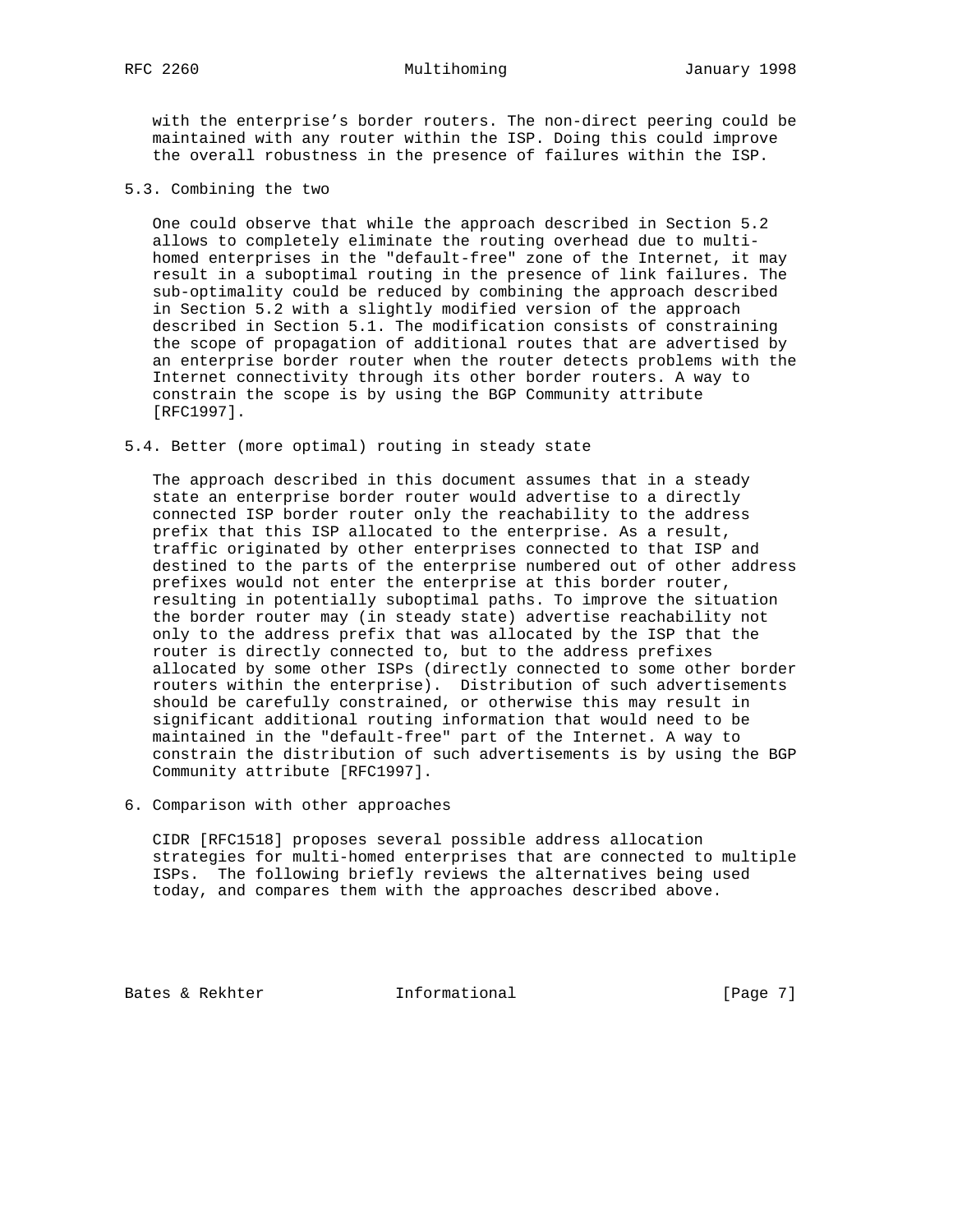# 6.1. Solution 1

 One possible solution suggested in [RFC1518] is for each multi-homed enterprise to obtain its IP address space independently from the ISPs to which it is attached. This allows each multi-homed enterprise to base its IP assignments on a single prefix, and to thereby summarize the set of all IP addresses reachable within that enterprise via a single prefix. The disadvantage of this approach is that since the IP address for that enterprise has no relationship to the addresses of any particular ISPs, the reachability information advertised by the enterprise is not aggregatable with any, but default route. results in the routing overhead in the "default-free" zone of the Internet of O(N), where N is the total number of multi-homed enterprises across the whole Internet that are connected to multiple ISPs.

 As a result, this approach can't be viewed as a viable alternative for all, but the enterprises that provide high enough degree of addressing information aggregation. Since by definition the number of such enterprises is likely to be fairly small, this approach isn't viable for most of the multi-homed enterprises connected to multiple ISPs.

## 6.2. Solution 2

 Another possible solution suggested in [RFC1518] is to assign each multi-homed enterprise a single address prefix, based on one of its connections to one of its ISPs. Other ISPs to which the multi-homed enterprise is attached maintain a routing table entry for the organization, but are extremely selective in terms of which other ISPs are told of this route and would need to perform "proxy" aggregation. Most of the complexity associated with this approach is due to the need to perform "proxy" aggregation, which in turn requires t addiional inter-ISP coordination and more complex router configuration.

# 7. Discussion

 The approach described in this document assumes that addresses that an enterprise would use are allocated based on the "address lending" policy. Consequently, whenever an enterprise changes its ISP, the enterprise would need to renumber part of its network that was numbered out of the address block that the ISP allocated to the enterprise. However, these issues are not specific to multihoming and should be considered accepted practice in todays internet. The approach described in this document effectively eliminates any distinction between single-home and multi-homed enterprise with respect to the impact of changing ISPs on renumbering.

Bates & Rekhter **Informational** [Page 8]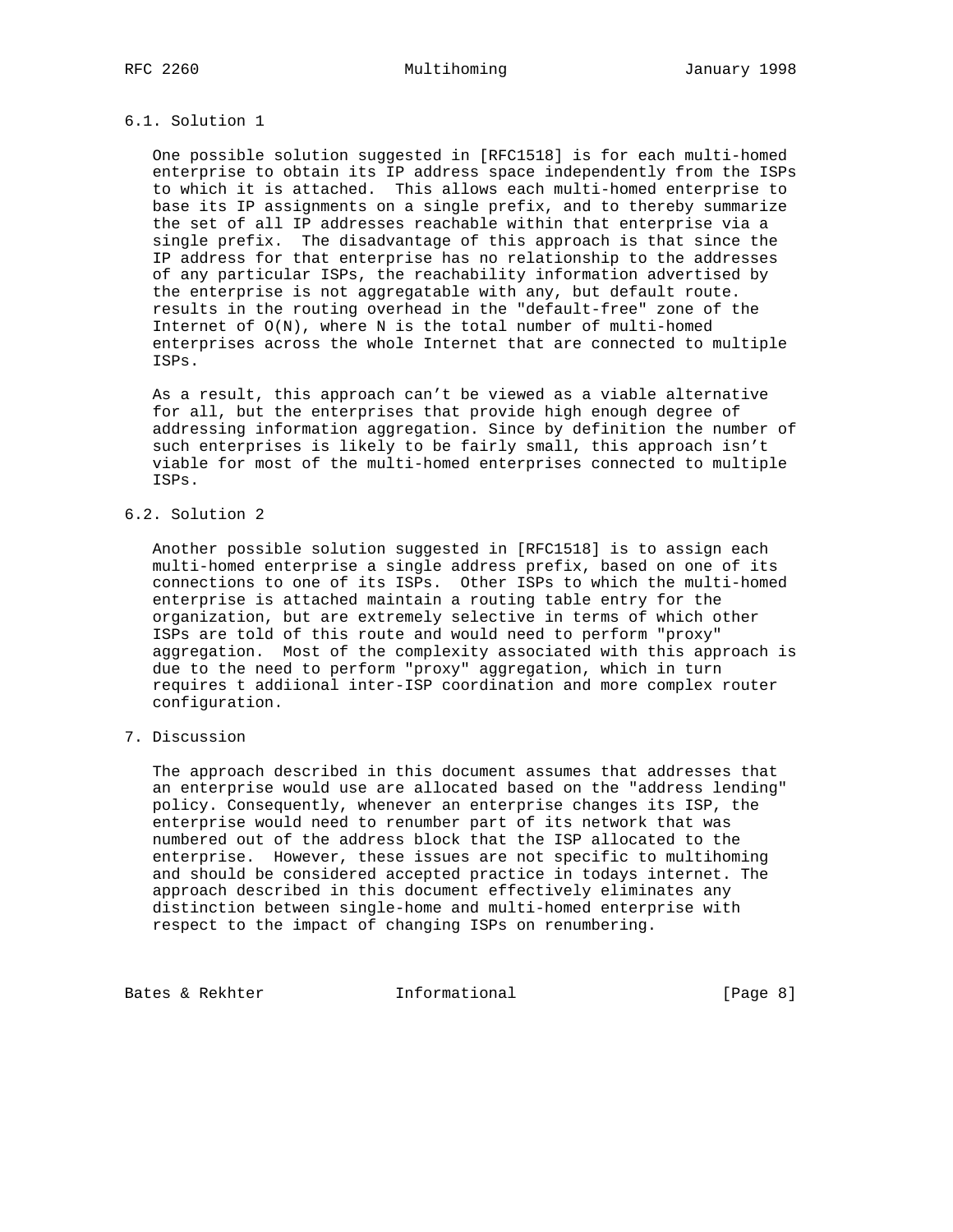The approach described in this document also requires careful address assignment within an enterprise, as address assignment impacts traffic distribution among multiple connections between an enterprise and its ISPs.

 Both the issue of address assignment and renumbering could be addressed by the appropriate use of network address translation (NAT). The use of NAT for multi-homed enterprises is the beyond the scope of this document.

 Use of auto route injection (as described in Section 5.1) increases the number of routers in the default-free zone of the Internet that could be affected by changes in the connectivity of multi-homed enterprises, as compared to the use of provider-independed addresses (as described in Section 6.1). Specifically, with auto route injection when a multi-homed enterprise loses its connectivity through one of its ISPs, the auto injected route has to be propagated to all the routers in the default-free zone of the Internet. In contrast, when an enterprise uses provider-independent addresses, only some (but not all) of the routers in the default-free zone would see changes in routing when the enterprise loses its connectivity through one of its ISPs.

 To supress excessive routing load due to link flapping the auto injected route has to be advertised until the connectivity via the other connection (that was previously down and that triggered auto route injection) becomes stable.

 Use of the non-direct EBGP approach (as described in Section 5.2) allows to eliminate route flapping due to multi-homed enterprises in the default-free zone of the Internet. That is the non-direct EBGP approach has better properties with respect to routing stability than the use of provider-independent addresses (as described in Section 6.1).

8. Applications to multi-homed ISPs

 The approach described in this document could be applicable to a small to medium size ISP that is connected to several upstream ISPs. The ISP would acquire blocks of addresses (address prefixes) from its upstream ISPs, and would use these addresses for allocations to its customers. Either auto route injection, or the non-direct EBGP approach, or a combination of both could be used by the ISP when peering with its upstream ISPs. Doing this would provide routability for the customers of such ISP, without advertsely affecting the overall scalability of the Internet routing system.

Bates & Rekhter **Informational** [Page 9]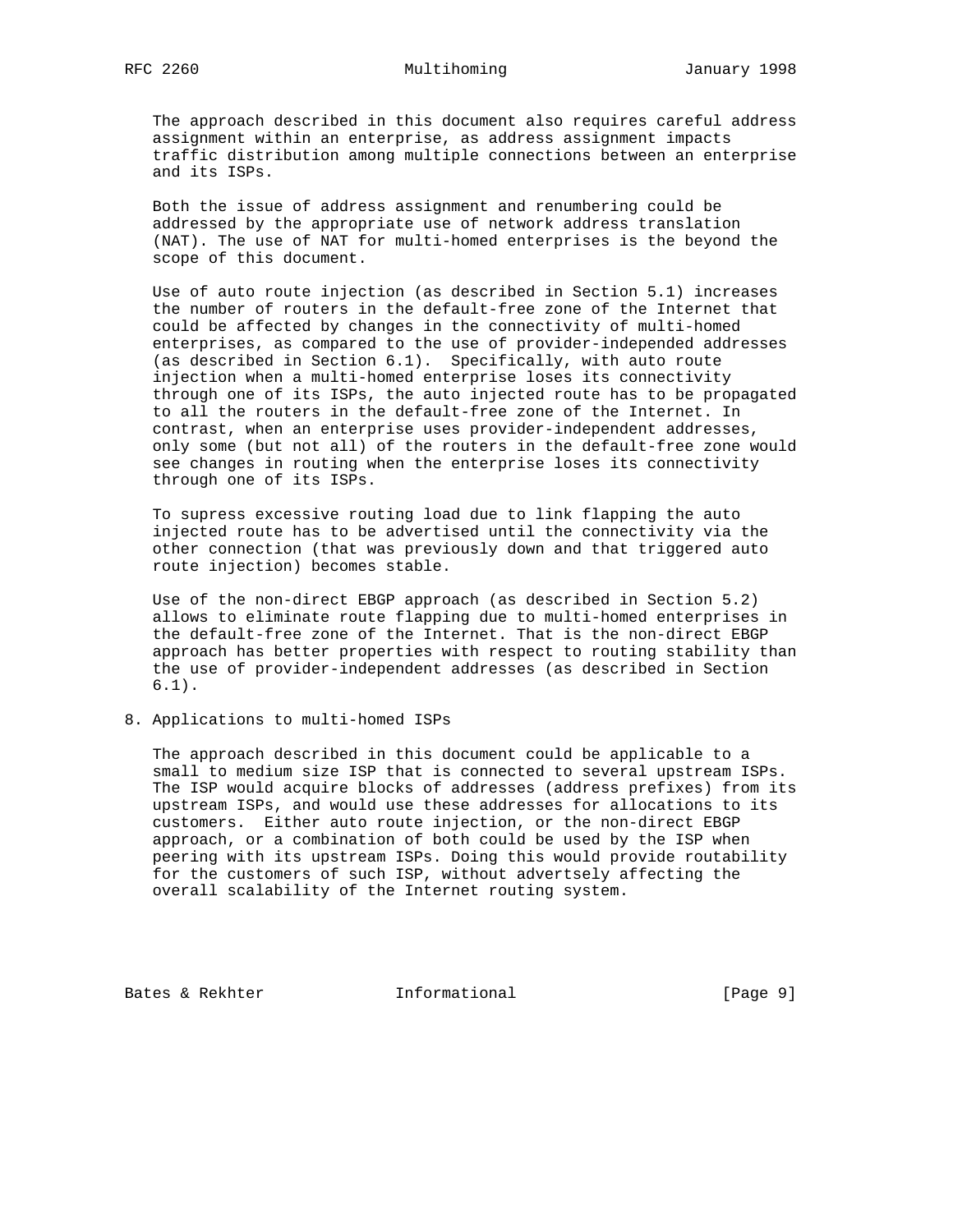## 9. Security Considerations

 Since the non-direct EBGP approach (as described in Section 5.2) requires EBGP sessions between routers that are more than one IP hop from each other, routers that maintain these sessions should use an appropriate authentication mechanism(s) for BGP peer authentication.

 Security issues related to the IBGP peering, as well as the EBGP peering between routers that are one IP hop from each other are outside the scope of this document.

10. Acknowledgments

 The authors of this document do not make any claims on the originality of the ideas described in this document. Anyone who thought about these ideas before should be given all due credit.

## 11. References

### [RFC1518]

 Rekhter, Y., and T. Li, "An Architecture for IP Address Allocation with CIDR", RFC 1518, September 1993.

## [RFC1771]

 Rekhter, Y., and T. Li, "A Border Gateway Protocol 4 (BGP-4)", RFC 1771, March 1995.

## [RFC1773]

 Hanks, S., Li, T., Farinacci, T., and P. Traina, "Generic Routing Encapsulation over IPv4 networks", RFC 1773, October 1994.

## [RFC1918]

 Rekhter, Y., Moskowitz, B., Karrenberg, D., de Groot G.J., and E. Lear, "Address Allocation for Private Internets", RFC 1918, February 1996.

### [RFC1997]

 Chandra, R., Traina, P., and T. Li, "BGP Communities Attribute", RFC 1997, August 1996.

## [RFC2008]

 Rekhter, Y., and T. Li, "Implications of Various Address Allocation Policies for Internet Routing", BCP 7, RFC 2008, October 1996.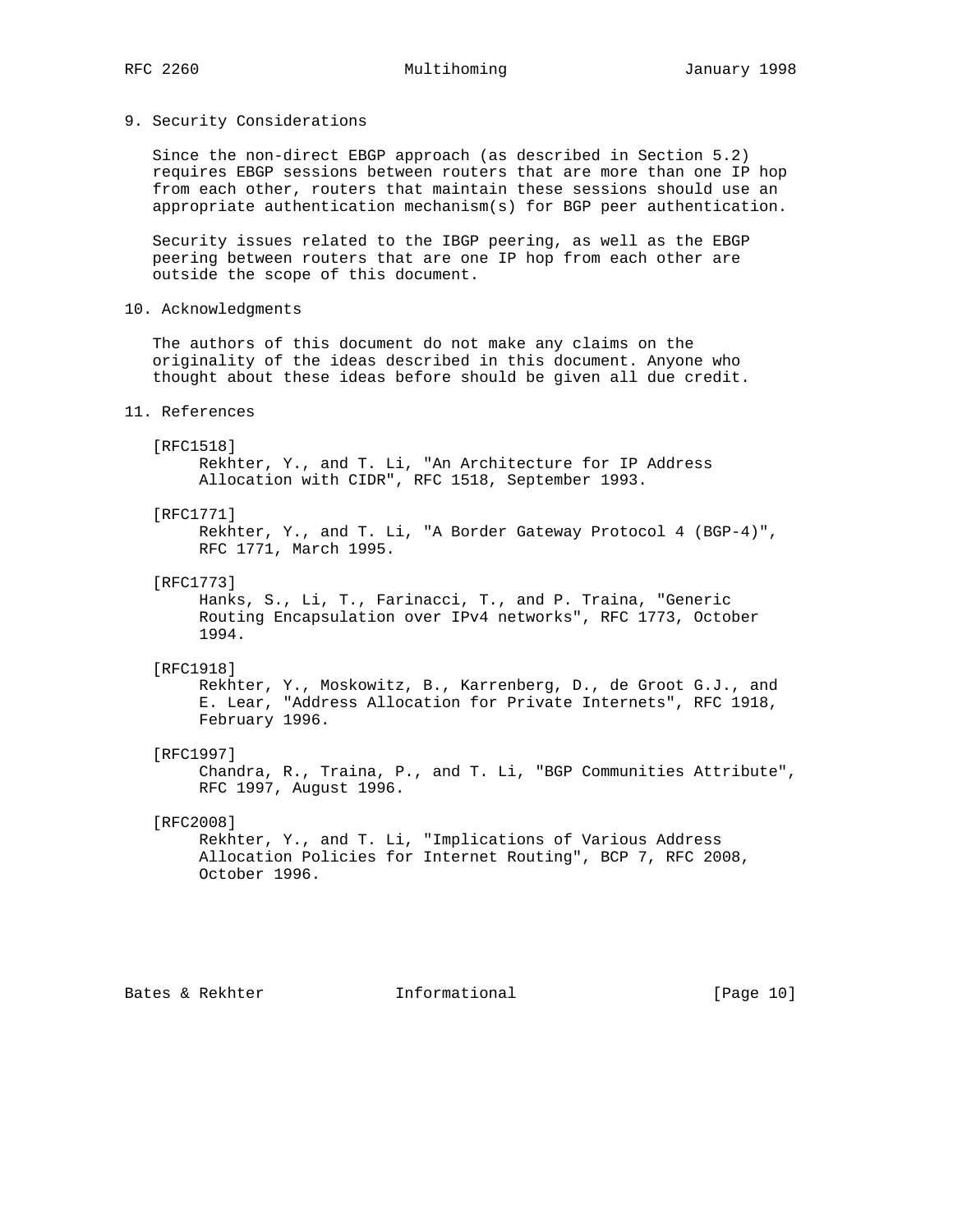12. Authors' Addresses

 Tony Bates Cisco Systems, Inc. 170 West Tasman Drive San Jose, CA 95134

EMail: tbates@cisco.com

 Yakov Rekhter Cisco Systems, Inc. 170 West Tasman Drive San Jose, CA 95134 EMail: yakov@cisco.com